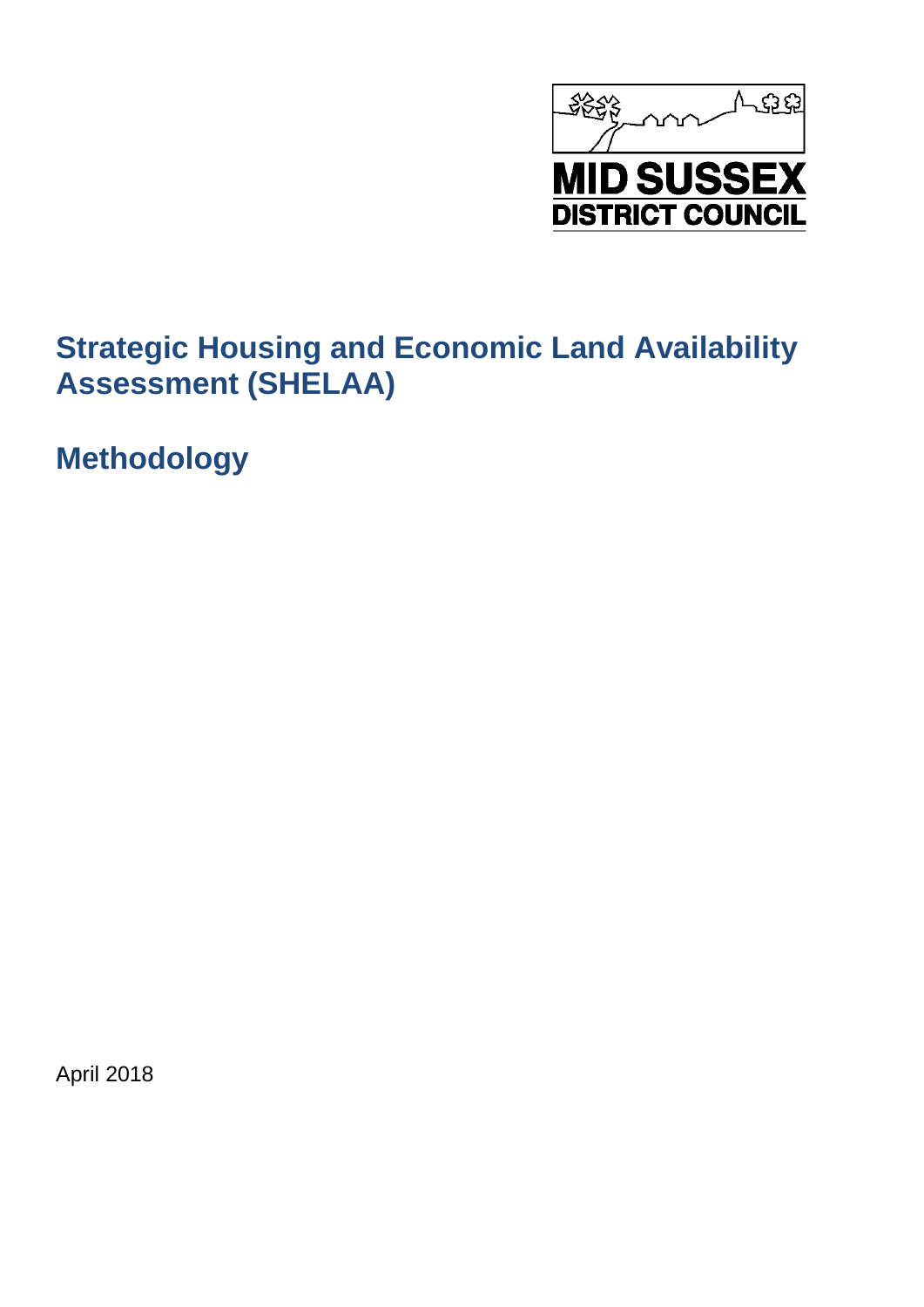# **1.0 Introduction**

- 1.1 The Mid Sussex Strategic Housing and Employment Land Availability Assessment (hereafter referred to as the Assessment) is a comprehensive study of the availability, suitability and likely viability of land to meet the identified need for housing. The National Planning Policy Framework (NPPF) sets out the Government's requirement that local planning authorities produce an Assessment. The Assessment will form part of the evidence base and background information to inform the preparation of the Council's development plan documents.
- 1.2 Paragraph 159 of the NPPF states that local planning authorities should:

" prepare a Strategic Housing Land Availability Assessment to establish realistic assumptions about the availability, suitability and the likely economic viability of land to meet the identified need for housing over the plan period."

Paragraph 161 goes onto state that local planning authorities should also assess the:

"existing and future supply of land available for economic development ……Reviews of land available for economic development should be undertaken at the same time as or combined with, Strategic Housing Land Availability Assessments"

1.3 Further guidance on how to undertake an Assessment is set out in the Planning Practice Guidance. The Planning Practice Guidance states that:

"Plan makers should have regard to the guidance in preparing their assessments. Where they depart from the guidance, plan makers will have to set out reasons for doing so"

The methodology set out in this document details how the Council will be undertaking its Assessment. It has been developed against the standard methodology set out in the Planning Practice Guidance.

- 1.4 MSDC prepared a SHLAA in 2016 to identify suitable sites for housing to inform the preparation of the District Plan. The assessment process on which the SHLAA was based was prepared in February 2015. This SHELAA provides an update to the 2016 document.
- 1.5 The Assessment is a background paper only. It lists possible housing and economic development sites, and provides an assessment of the potential of those sites for development. Once completed, it will form a key part of the evidence base for the Council's development plan documents and will be used to help inform judgements on the future development and the allocation of land for housing.
- 1.6 The Assessment excludes the area of Mid Sussex District that is within the South Downs National Park (the parishes of Fulking, Albourne, Poynings, Pyecombe and parts of Hurstpierpoint and Sayers Common and Hassocks Parishes are within the National Park). The National Park Authority is the planning authority for that part of the District and is preparing its own Development Plan for National Park. The National Park Authority has published a Strategic Housing Land Availability Assessment that covers the National Park.

## **2.0 Parameters of the Assessment**

- 2.1 The Assessment will be an evidence paper only. It is not a statement of Council policy and does not allocate land. It will be used to help inform judgements on future development and the allocation of land for housing and employment.
- 2.2 The Assessment will consider as many options as possible for accommodating residential and employment development. The findings of the Assessment do not pre-empt or prejudice any decision the Council may make in the future on any particular site and does not alter any existing polices or land use designations as set out in the District Plan or Neighbourhood Plans. Judgements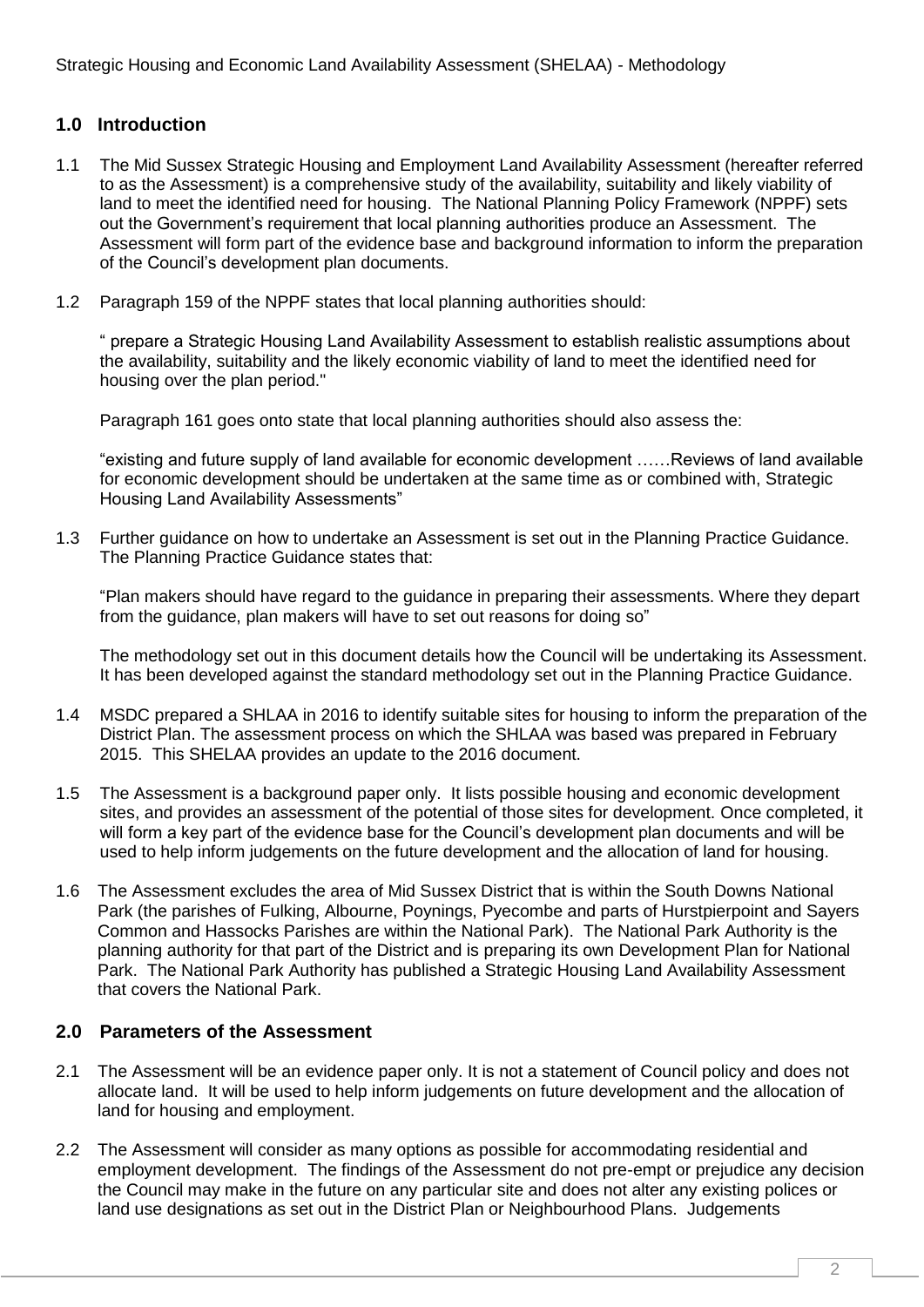concerning whether sites should be allocated in the future will be made through the statutory plan processes. This will further test the suitability of any sites identified in the Assessment which may be proposed for housing or employment development, including Strategic Environmental Assessment and Sustainable Appraisal.

#### Purpose and aims of the Assessment

- 2.3 The purpose of the Assessment is to:
	- Identify sites and broad locations with potential for housing and employment;
	- assess their development potential; and
	- assess their suitability for development and the likelihood of development coming forward.

The Assessment aims to identify as many sites with development potential as possible in and around as many settlements as possible. This will identify a 'palette' of sites, from which Members will be able to choose sufficient sites to meet the Council's objectively assessed housing needs, with additional flexibility and a buffer, to take account of non-delivery or under-delivery on some sites. For employment sites, the Assessment will demonstrate whether or not there is a sufficient supply of suitable economic land to meet identified needs and provide a 'palette' of sites that could be allocated to meet identified needs.

The Assessment is an important evidence source to inform plan making as it identifies:

- all potential development sites, including sites that have not been put forward to the Council
- the suitability, availability and likelihood of sites; and
- potential constraints that could impact on the suitability, availability and achievability of sites.

#### Time parameters of study

2.4 The Assessment will cover the period up to 2031 to accord with the plan period for the District Plan.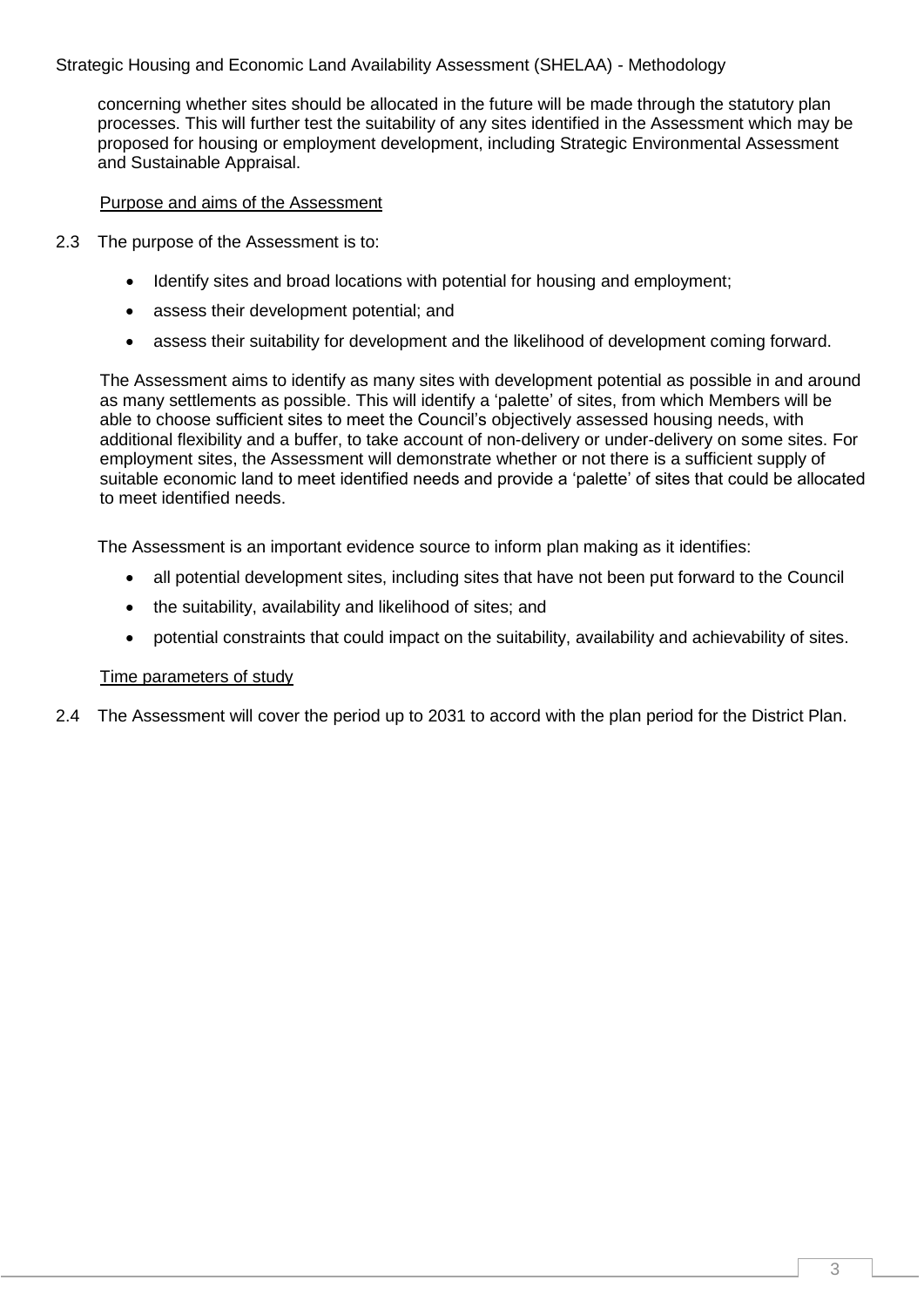# **3.0 Background**

- 3.1 The Mid Sussex District Plan was adopted in March 2018. A Strategic Housing Land Availability Assessment (SHLAA) and a separate Employment Land Availability Assessment (ELAA) were prepared to inform the preparation of the District Plan. The District Council has committed to the preparation of a Site Allocations Development Plan Document. This document will allocate a 'residual' amount of housing to ensure that the District Plan Housing Requirement is met in full<sup>1</sup> and sufficient employment land to meet the job requirement of the District Plan.
- 3.2 The opportunity has been taken to review the SHLAA methodology, the SHLAA and ELAA as part of preparation of the Site Allocations Document to ensure that the document is informed by the most robust and up to date evidence.
- 3.3 The Scrutiny Committee for Community, Housing and Planning, 14<sup>th</sup> November 2017 considered a report that introduced the Site Allocations Development Plan Document. The report:

1) Provided information on the early stages of the preparation of the Site Allocations DPD, which includes a call for sites, the preparation of a SHELAA and a Site Selection Report;

2) Set out the proposed arrangements for the establishment of a member working group to oversee the preparation of the Site Allocations DPD

3) Notified members about the establishment of a Developer Liaison group to engage with the development community.

3.4 The Scrutiny Committee for Community, Housing and Planning, 17<sup>th</sup> January 2018 considered a report that asked members to consider the process for assessing sites through the SHELAA.

#### The role of the SHELAA and the Site Selection Report

- 3.5 The 17<sup>th</sup> January 2018 Scrutiny Committee report explained the role of the SHELAA and the Site Selection Report, which together will inform the Site Allocations DPD. The SHELAA lists all of the sites which have been promoted to the Council for consideration for development by landowners through the 'Call for Sites' which took place between October 2017 and February 2018. The list also includes sites which were included in the 2016 SHLAA, which continue to be promoted for development.
- 3.6 The SHELAA report comprises a map of each of the sites, and text which provides a brief analysis of the suitability, availability and achievability of each site. The SHELAA also includes a list and map of each site which has been rejected from further consideration because of absolute constraints to development of the site or if it is below the size threshold (minimum size 0.25ha or capacity of 5 units for housing sites; 500m2 for employment floorspace). At the end of this stage the SHELAA can be published.
- 3.7 The Site Selection report is the second stage of the site selection process. It builds on the work already undertaken in the SHELAA, but will be published separately from it. The Site Selection Report will:
	- 1) assess the extent to which the development of each site would comply with the policies and spatial strategy of the adopted District Plan and the Neighbourhood Plan (where relevant).
	- 2) provide a more detailed assessment of the opportunities and constraints associated with each site

<sup>-</sup>1 Subject to Habitats Regulations Assessment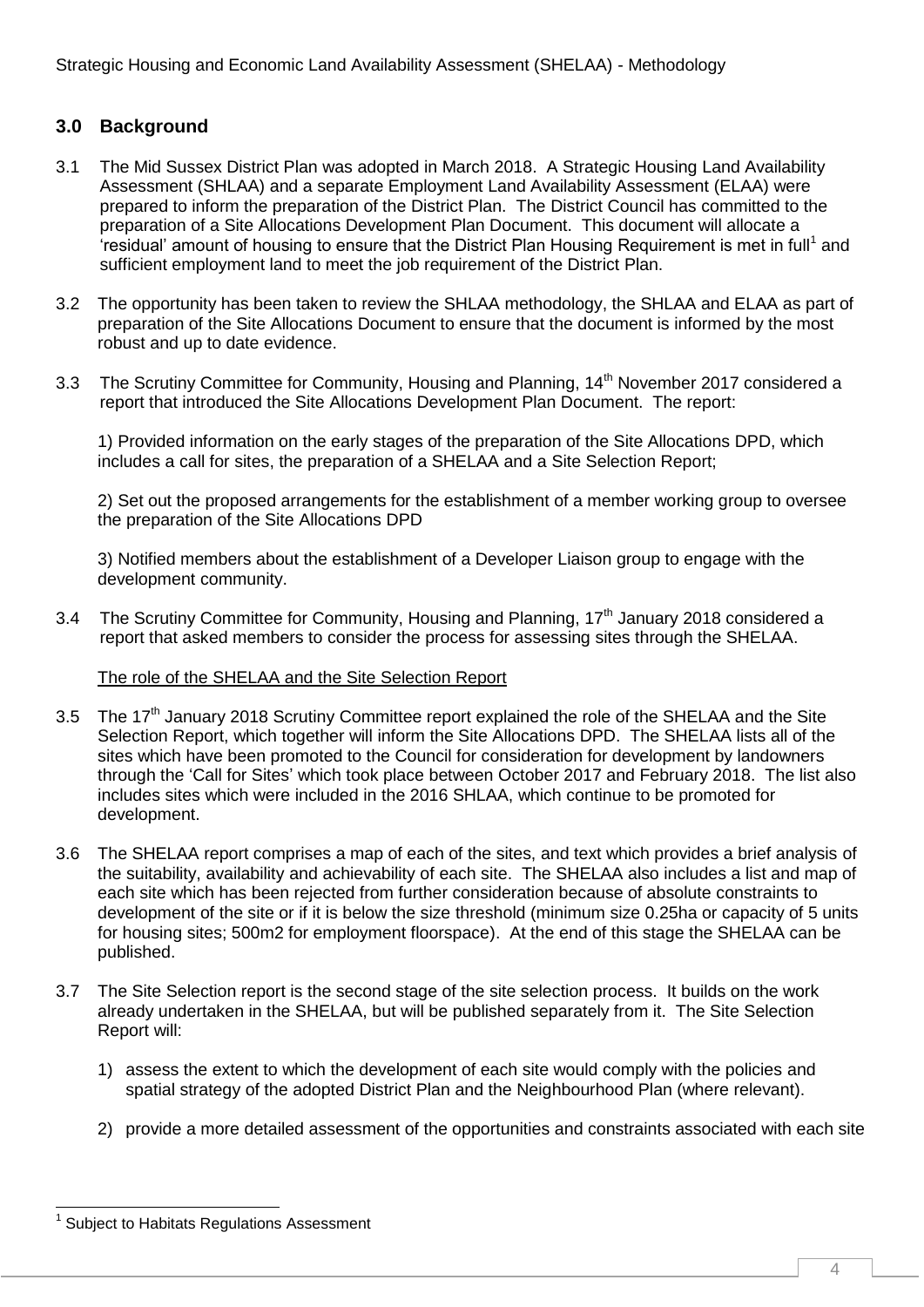3) provides for more detailed evidence testing, and early engagement with landowners and statutory consultees

#### Key Differences between the SHLAA 2015 and the SHELAA 2018

- 3.8 There are a couple of key differences between the methodologies of the SHLAA 2015 and the SHELAA 2018. These are:
	- 1) the two stage assessment process of the SHELAA and the Site Selections Report now provides a clear distinction between the 'policy off' assessment in the SHELAA, and the assessment in the Site Selections Report which considers the policy context of proposed development;
	- 2) in the revised SHELAA, only sites where development would be precluded by absolute constraints or fall below the size threshold are removed from the assessment process. Previously, some sites were excluded from further assessment due to their location being wholly outside and unrelated to existing settlement built up area boundaries;
	- 3) The Site Selections Report makes provision for a full considerations of both opportunities and constraints, and allows for engagement with landowners so that constraints can be discussed and possible mitigation measures can be discussed.

# **4.0 Methodology**

#### Who has been involved

- 4.1 The NPPG requires that when the SHELAA assessment process is reviewed, Local Planning Authorities should work with neighbouring Local Planning Authorities in the housing market area and the functional economic market area. Key stakeholders including adjacent authorities, Town and Parish Councils, land promoters and developers have had the opportunity to be involved in the revision of the SHELAA methodology. The Council will continue to work with key stakeholders throughout the assessment process to ensure that the Assessment is undertaken in a robust and joined up manner.
- 4.2 The Council has formed a Mid Sussex Developers Liaison Group which includes representatives from across the development industry. It is intended that the meetings will provide an opportunity for constructive dialogue and will inform the Plan making process. The first meeting of the Group took place on the 28<sup>th</sup> November 2017. There were 18 attendees, representing landowners, developers companies, land promoters and registered housing providers. At the meeting the group received a copy of the proposed methodology for the SHELAA and Site Allocations DPD.
- 4.3 MSDC Officers met planning policy officers from Crawley Borough Council, a neighbouring authority in the housing market area. Horsham District Council was unable to attend, and was consulted by email. Authorities in the functional economic market area including Brighton and Hove Council, Adur and Worthing Council and Eastbourne and Lewes Council also attended a meeting to discuss the SHELAA assessment process.
- 4.4 A briefing for Town and Parish Councillors was held on 7<sup>th</sup> December 2017. Twelve Parish and Town Councils were represented at the briefing.
- 4.5 All consultees were given the draft SHELAA and Site Selections Report methodology to review, and were asked to submit comments to MSDC by a given date. Consultees were advised that if no response was submitted, it would be taken that they had no objections to the proposed methodology. Feedback was received from a number of respondents. Appendix 1 sets out the comments which were received, and identifies where these have resulted in changes to the SHELAA and Site Selection Report assessment presented to Members.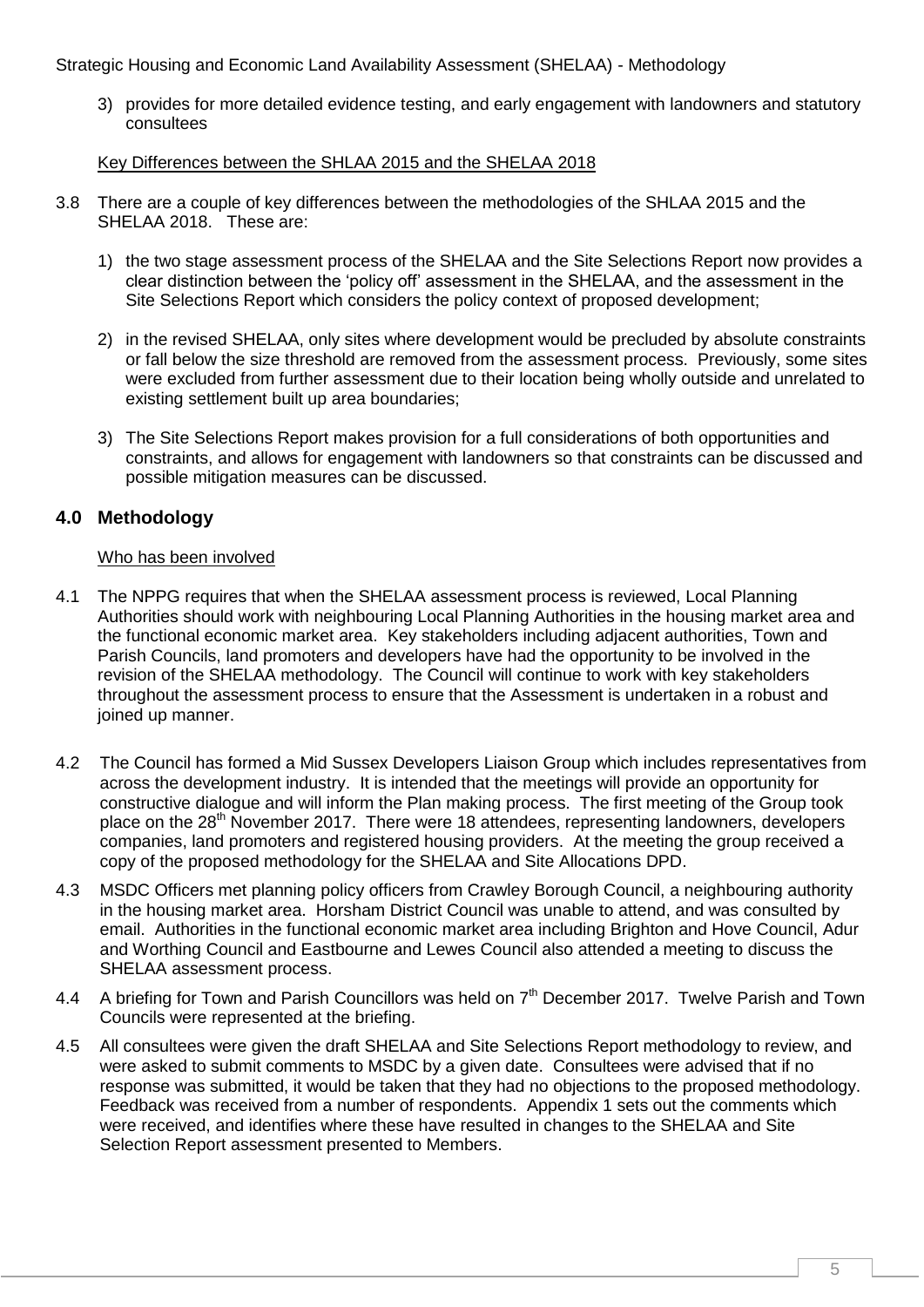#### Who will undertake the Assessment

- 4.6 Planning Officers from the Planning Policy team of Mid Sussex District Council will lead and undertake the majority of work for the Assessment. The Policy team benefits from having a high degree of local knowledge including natural and historic conservation issues and in-house expertise with GIS electronic mapping.
- 4.7 Officers from the Policy Division will work closely with interdepartmental colleagues at all stages of the Assessment including members of the Housing and Development Management Departments, the Trees and Landscape Officer, the Property Team and the Urban Designer.

#### Planning Practice Guidance

4.8 The Planning Practice Guidance sets out five main stages for the undertaking of an Assessment. The methodology sets out in turn, how each of these stages is to be undertaken as part of the Assessment process. The stages of the Assessment are set out in Figure 1.





Source: National Planning Policy Guidance (March 2014)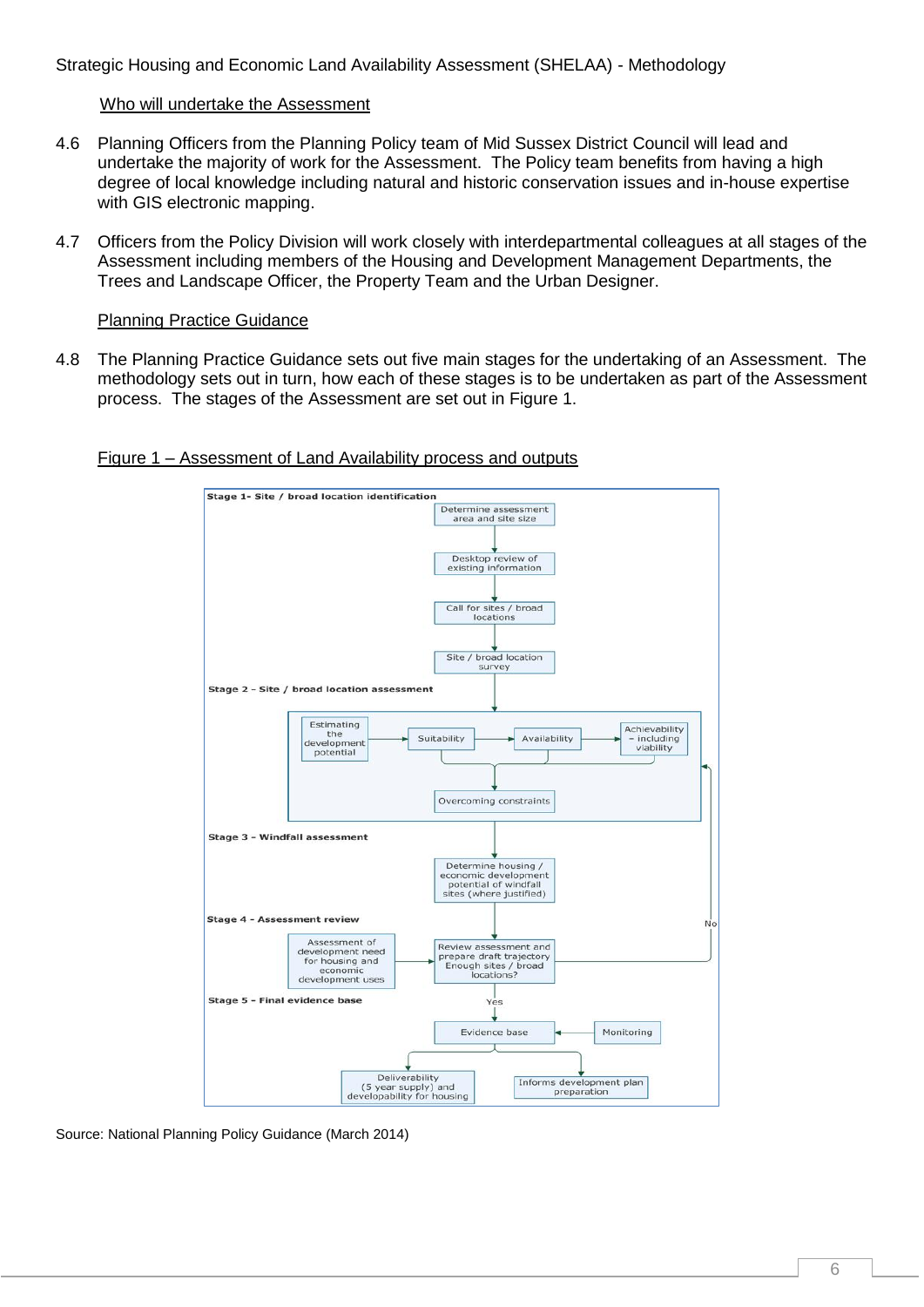# **Stage 1 – Site/ broad location identification, assessment area and site size**

#### Determine the assessment area and site size

- 4.9 The assessment will identify all sites and broad locations regardless of the amount of development needed to provide an audit of available land. The assessment will provide information to enable identification of sites and locations suitable for allocation through a development plan document.
- 4.10 The assessment will assess a range of different site sizes from small scale developments, to extensions to towns and villages and new settlements. Sites that can deliver 5 or more dwellings or economic development on sites of 0.25 hectares (or 500 square meters of floor space) and above will be considered.

#### Identifying sites and broad locations

4.11 The Assessment will seek to maximise sources of housing potential and a thorough site search and desktop review will be undertaken. It will be necessary to consider sites presently in the planning process as well as new opportunities, including sites that have not been put forward to the Council. Government Guidance<sup>2</sup> identifies a number of sites within and outside of the planning process and this has been used as the basis for sites that should be included in the Assessment as set out in Table 1.

## Table 1 – Sources of sites with potential for housing

**Sites in the planning process**

- land allocated (or with permission) for employment or other land uses which are no longer required for those uses
- existing housing allocations and site development briefs
- unimplemented / outstanding planning permissions for housing
- planning permissions for housing/employment that are under construction

#### **Sites not currently in the planning process**

- planning applications that have been refused or withdrawn
- vacant and derelict land and buildings
- surplus and likely to become surplus public sector land
- land in the local authority's ownership
- land in non-residential use which may be suitable for re-development for housing, such as commercial buildings or car parks, including as part of mixed-use development
- additional housing opportunities in established residential areas, such as underused garage blocks
- large scale redevelopment and re-design of existing residential areas
- sites in rural settlements and rural exception sites
- sites in rural locations
- urban extensions

-

new free standing settlements

<sup>&</sup>lt;sup>2</sup>National Planning Practice Guidance (March 2014)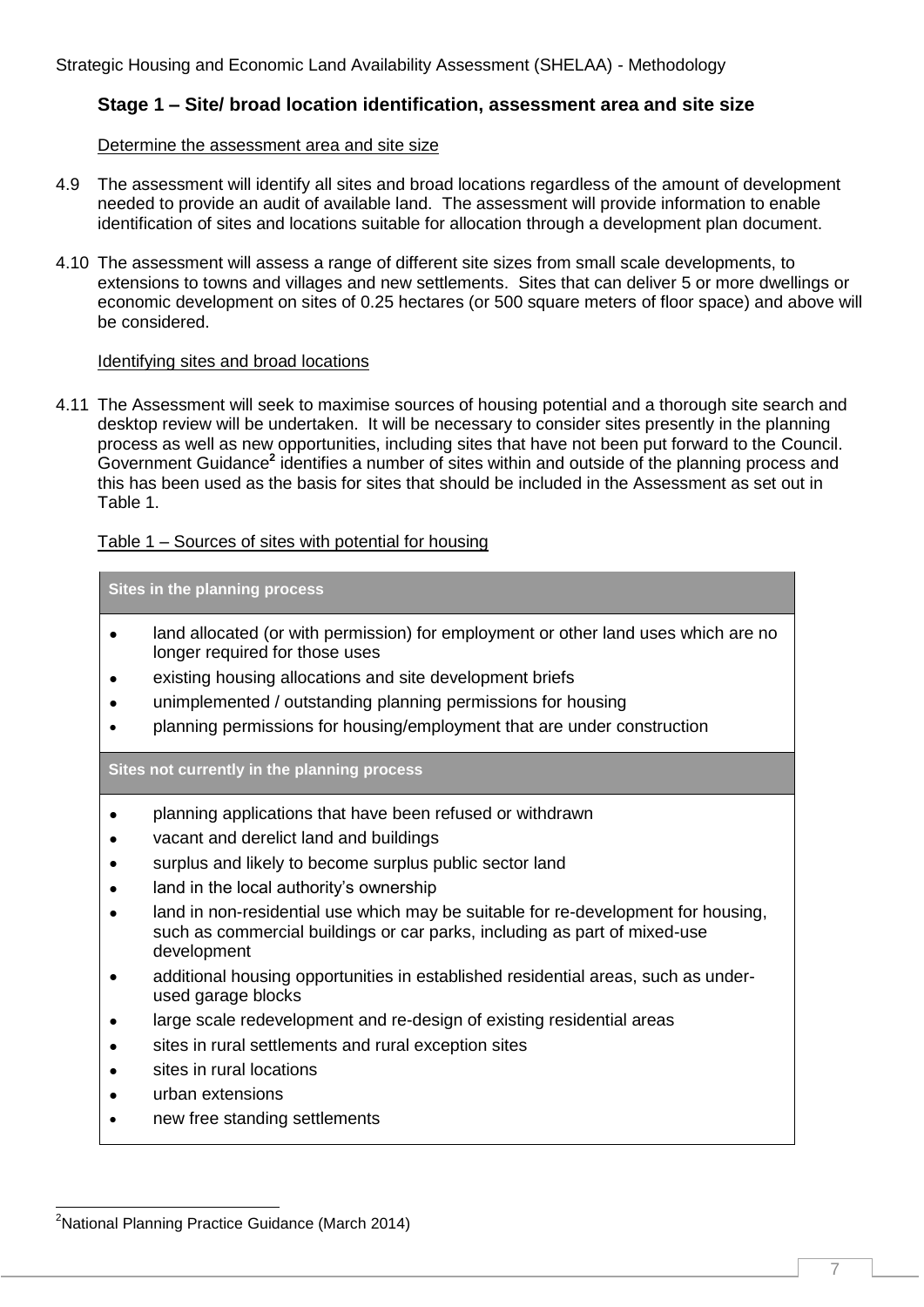## Call for potential sites and broad locations

4.12 A call for potential sites and broad locations for development will be issued for each SHELAA review. This will target a wide an audience as possible. This will include emails/ letters and e-mail alert. In addition information placed on the Council's website to inform parties not currently known to the Council. Respondents will be asked to complete a pro-forma to ensure an initial assessment of the site/broad location can be made. A copy of the pro-forma is available on the Council website at [http://www.midsussex.gov.uk/planning-building/strategic-housing-and-economic-land-availability](http://www.midsussex.gov.uk/planning-building/strategic-housing-and-economic-land-availability-assessment/)[assessment/](http://www.midsussex.gov.uk/planning-building/strategic-housing-and-economic-land-availability-assessment/) . The promoters of sites already in the Assessment will be contacted, where possible, to confirm that the information that the council holds is up to date.

#### Site and broad location surveys

- 4.13 Any new sites and broad locations that emerge from data sources and call for sites will be assessed against national policies and designations to establish which have a reasonable potential for development and should be included in the site survey.
- 4.14 Practice Guidance states that all sites identified by the desktop review should be visited to aid the robustness of the Assessment, but that site surveys should be proportionate to the detail required for a robust appraisal. The object of site surveys is to:
	- Ratify inconsistent information gathered through the call for sites and desk assessment
	- get an up to date view on development progress
	- gain a better understanding of what type and scale of development may be appropriate,
	- gain a more detailed understanding of deliverability; and how any barriers and how they could be overcome,
	- identify further sites with potential for development that were not identified through data sources or the call for sites.
- 4.15 It may not be necessary to visit each site identified by the desktop review, particularly those that have commenced development or are subject to extant planning permission, as the Planning Policy team currently monitors completions and can consult with colleagues from the Development Management and Building Control Departments. In addition, the Planning Services team at West Sussex County Council, in conjunction with Mid Sussex District Council, also monitor the progress of housing sites as part of the West Sussex Housing Land Study. It is therefore proposed, that a site visit will not be necessary where comprehensive information on a site is known through these sources. All other remaining sites (that meet the criteria as outlined below) will be surveyed as part of the Assessment and this will aid in providing evidence if there is a reasonable chance of a site being developed for housing.

#### Information to be collected during survey

- 4.16 The following characteristics will be recorded as part of the site survey
	- site size, boundaries and location
	- current land use and character
	- Land uses and character of surrounding area
	- Physical constraints (e.g. access, contamination, steep slopes, flooding, natural features of significance, location of infrastructure/utilities)
	- Potential environmental constraints
	- Where relevant, development progress
	- Initial assessment of whether the site is suitable for a particular type of use/ mixed use development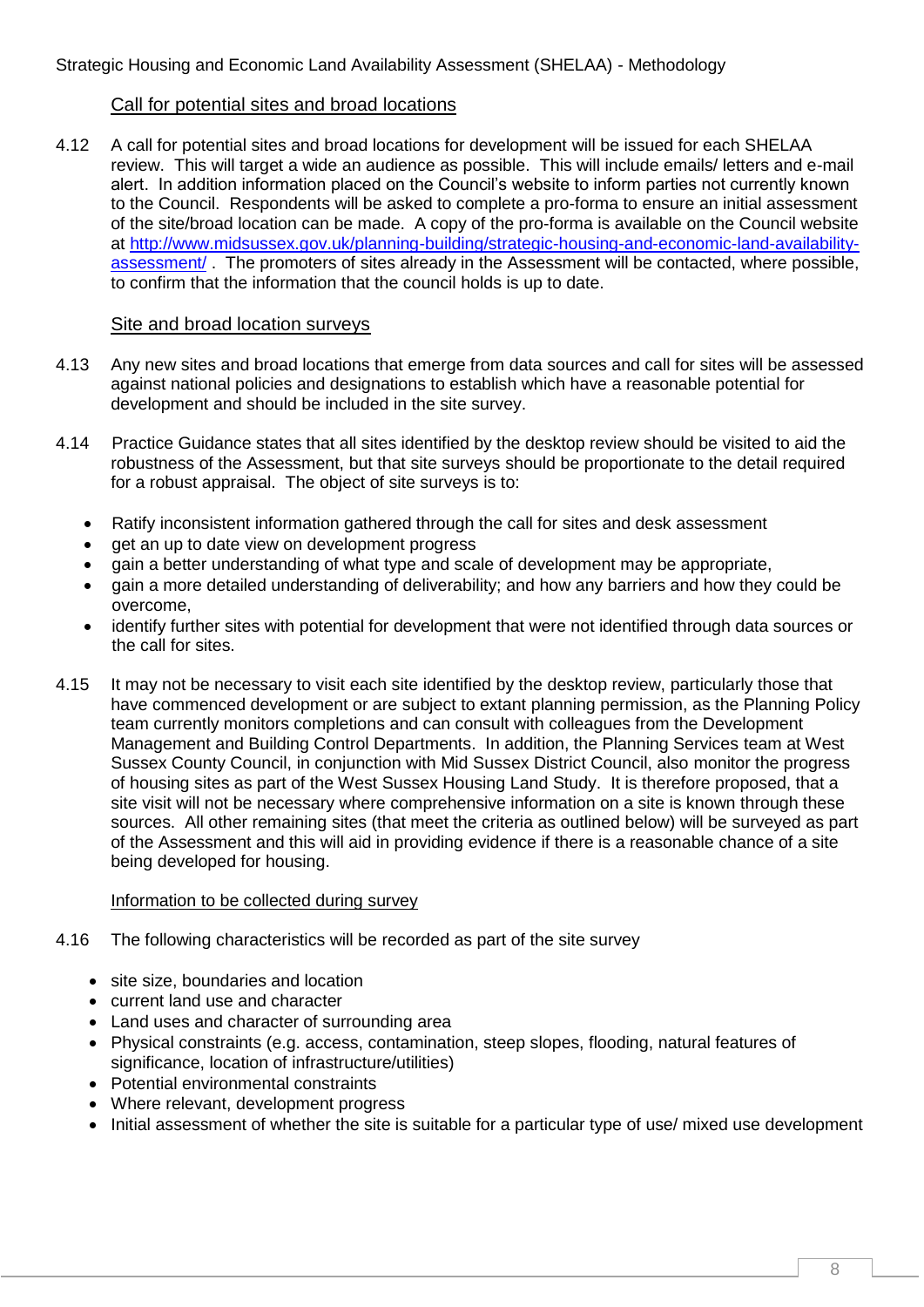# **Stage 2: Site/broad location assessment**

## Calculating the development potential

4.17 The Planning Practice Guidance states that the development potential of each identified site should be guided by existing and emerging policy, including locally determined policies on density. Relevant existing schemes can be used as the basis for assessment, adjusted for any individual site characteristics for a particular use. The housing densities provided by the Assessment are indicative to the theoretical potential for future development. It should be noted that, as stated in Paragraph 2.2, the Assessment does not pre-empt or prejudice any decision the Council may make in the future on any particular site and the assumptions made on densities should not be taken out of this context.

#### Assessing the suitability of sites

- 4.18 The assessment of the suitability of sites will be informed by the policies in the District Plan and the market and industry requirements in the housing market and functional economic area. Factors that will be taken into account include:
	- Physical limitations including access and flood risk
	- Landscape impacts including AONB, natural and heritage conservation, Ancient Woodland, SSSI, Local Nature Reserve
	- Likely market attractiveness
	- Environmental/amenity impacts
- 4.19 In the Planning Practice Guidance states that sites which have particular policy constraints should be included in the assessment for the sake of comprehensiveness but these constraints must be clearly set out, including where they severely restrict development. Planning Practice Guidance goes onto state that the comprehensive list of sites and broad locations derived from data sources and the call for sites should be assessed against national policies and designations to establish which has reasonable potential for development and should be included in the site survey. Figure 2 sets out the sites/areas that are to be included with the SHELAA but will not progress to consideration in the Site Selection Report. However, as part of the review of the Assessment all sites currently in the existing Assessment but excluded, will be tested again to review the appropriateness of previously defined constraints.

Figure 2 – Sites/areas to be excluded from detailed Assessment

| Sites/ areas to be excluded from<br>detailed Assessment                                                                             | <b>Justification</b>                                                                                                                                                                                                        |
|-------------------------------------------------------------------------------------------------------------------------------------|-----------------------------------------------------------------------------------------------------------------------------------------------------------------------------------------------------------------------------|
| Site that could not accommodate 5 or<br>more dwellings                                                                              | NPPG methodology                                                                                                                                                                                                            |
| Potential employment sites that are<br>less than 0.25 hectares/ could not<br>deliver 500 square meters of<br>employment floor space | NPPG methodology                                                                                                                                                                                                            |
| Site predominantly or wholly contains<br>a European Nature Conservation Site<br>(Special Area of Conservation - SAC)                | Given legislative protection, no significant adverse<br>could be tolerated.                                                                                                                                                 |
| Sites predominantly or wholly contains<br>a site of Special Scientific Interest<br>(SSSI)<br>There are 13 SSSI's, covering          | Given legislative protection, no significant adverse<br>effects could be tolerated. A conservative approach is<br>applied, which assumes that sites intersecting by<br><50% could conceivably be designed to avoid effects. |
| 639.7ha, which makes up 1.9% of the                                                                                                 | NPPF – Para 118 states that proposed development<br>on land within or outside a SSSI should not normally                                                                                                                    |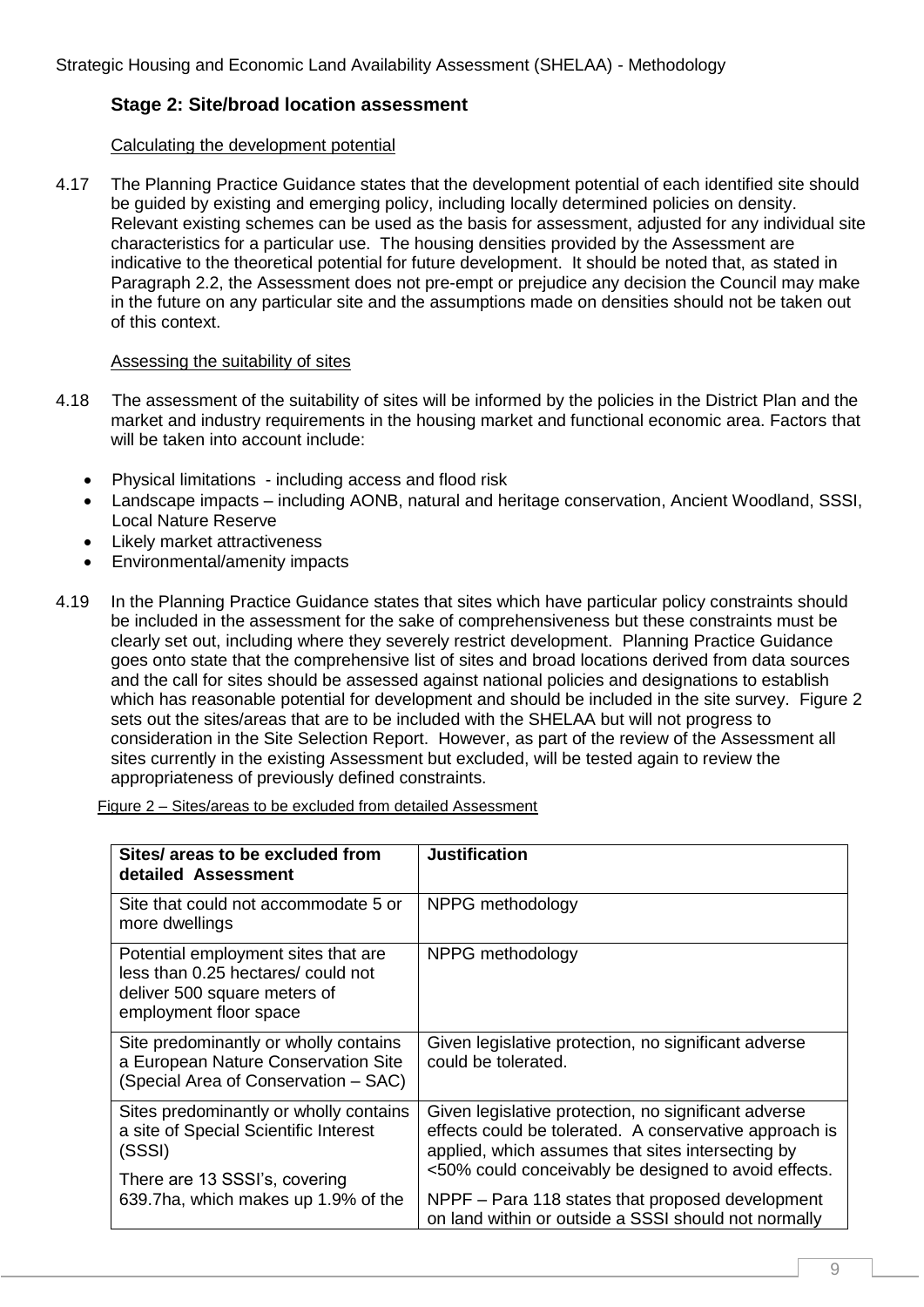| District).                                                                    | be permitted.                                                                                                                                                                                                              |
|-------------------------------------------------------------------------------|----------------------------------------------------------------------------------------------------------------------------------------------------------------------------------------------------------------------------|
| Site predominantly or wholly contains<br>a Scheduled Monument                 | Given legislative protection, no significant adverse<br>effects could be tolerated. A conservative approach is<br>applied, which assumes that sites intersecting by<br><50% could conceivably be designed to avoid effects |
|                                                                               | NPPF – Para 132 states that substantial harm to or<br>loss of designated heritage assets, including<br>scheduled monuments should be wholly exceptional.                                                                   |
| Residential sites lying wholly or mostly<br>(>50%) within flood zones 2 and 3 | The functional flood zone is not developable as set out<br>in the National Planning Practice Guidance; Flood<br><b>Risk and Coastal Change</b>                                                                             |

4.20 Once the above factors have been taken into account a judgement has been made as to whether the site can progress to consideration through the Site Selection Report. It will only be those sites that are subject to the absolute constraints, as identified in figure 2, that will not progress to the Site Selection Report stage.

#### Assessing the availability of sites

4.21 A site is considered to be available for development, when, on the best information available there is confidence that there are no legal or ownership problems. The existence of a planning permission does not necessarily mean that the site is available. If potential problems are identified an assessment will need to be made as to how and when they can realistically be overcome.

#### Assessing the achievability of sites

- 4.22 If there is a reasonable prospect that the particular type of development will be developed on a site at a particular point in time, then a site is considered to be achievable. This is essentially a judgement about the economic viability of a site and the capacity of the developer to sell the development.
- 4.23 The economic viability of a housing site is a significant factor in its potential for development. A site may be severely restricted by physical problems or limitations such as access, infrastructure or contaminated land that can affect the achievable density and the cost of the scheme, both to the detriment of its economic viability.
- 4.24 An evaluation will be made on the availability and estimated costs of required infrastructure to develop a site. For the purpose of the Assessment, the criterion for infrastructure is defined as water, surface and foul water drainage, highways and transport, electricity and gas. The requirement for contributions towards affordable housing and other necessary infrastructure through Section 106 agreements will also need to be considered in the overall assessment of site viability.

#### **Timescale**

4.25 Consideration has to be given as to the likely delivery timescale of each site. This gives a broad indication as to whether the site would come forward in the shorter or medium-long term.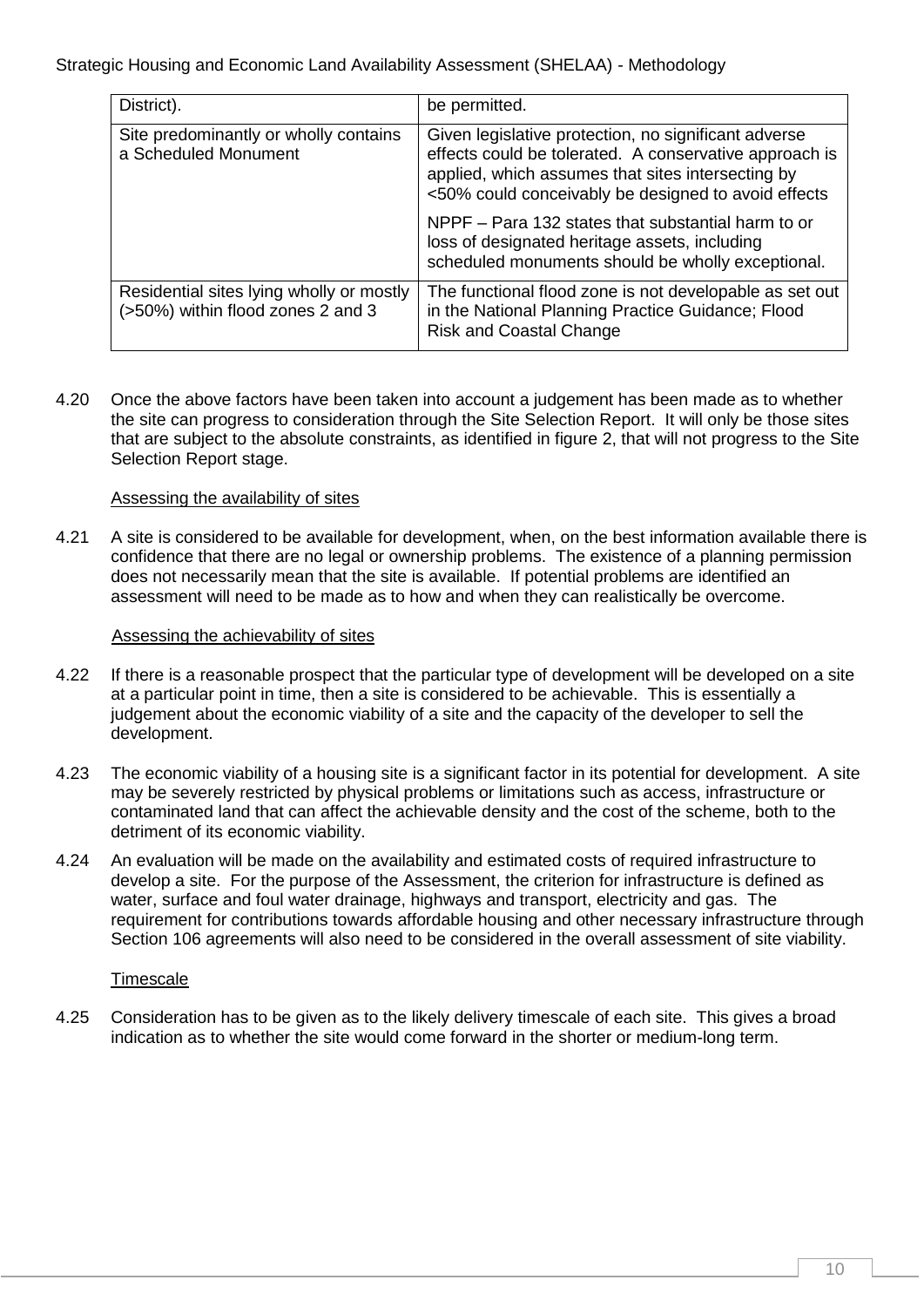## **Stage 3 Determining the housing potential of windfall sites**

4.26 The National Planning Policy Framework outlines<sup>3</sup> that an allowance for windfall sites in the five year supply can be made if there is compelling evidence. In these circumstances an allowance may be included but should be realistic having regard to the SHELAA, historic windfall delivery rates and expected future trends and should not include residential gardens. The Windfall Study is set as a separate report to the SHELAA.

#### **Stage 4 Assessment review**

- 4.27 The NPPG requires that following the initial survey of sites and the assessment of their deliverability/developability have been made, the housing potential of all sites will be collated to produce an indicative housing trajectory that sets out how much housing can be provided and at what point in the future. As set out above following the publication of the SHELAA and Site Selection Report will be prepared. It will be the Site Selection Report that will set out the indicative housing trajectory, rather than the SHELAA. A Housing Trajectory is included within the District Plan and will be updated annually through the Monitoring Report.
- 4.28 Practice Guidance recommends that an overall risk assessment should be made as to whether sites will come forward as anticipated as the Assessment may conclude that insufficient sites have been identified to meet strategic housing requirements and that further sites need to be sought. If this is the case, it will be necessary to investigate how this shortfall should best be planned. This will include revisiting the Assessment e.g. changing assumptions of potential particular sites or reviewing constraints. If there is still a shortfall in sites, consideration needs to be given to how needs might be met in adjoining areas. This will be addressed in the Site Selection Report.

#### **Stage 5 Final evidence base**

- 4.29 The NPPG states that the Assessment should provide a set of standard outputs to ensure consistency, accessibility and transparency. The SHELAA and the Site Selection Report will provide this evidence. The SHELAA will set out:
	- a list of sites and broad locations, cross-referenced to maps showing locations and boundaries of specific sites;
	- an assessment of the deliverability/ developability of each identified site/ broad location (i.e. in terms of its suitability, availability and achievability to determine whether a site is realistically expected to be developed and when; and
	- Evidenced and justified reasons will be given for sites that have been discounted (either because site is not of sufficient site or due to absolute constraints;

The Site Selection Report will set out:

- A more detailed assessment of each of the sites;
- the potential type and quantity of housing that could be delivered on each identified site broad location;
- where constraints have been identified, an assessment of how barriers to delivery could be overcome; and
- An indicative trajectory of anticipated development and consideration of associated risks

 3 Paragraph 48, NPPF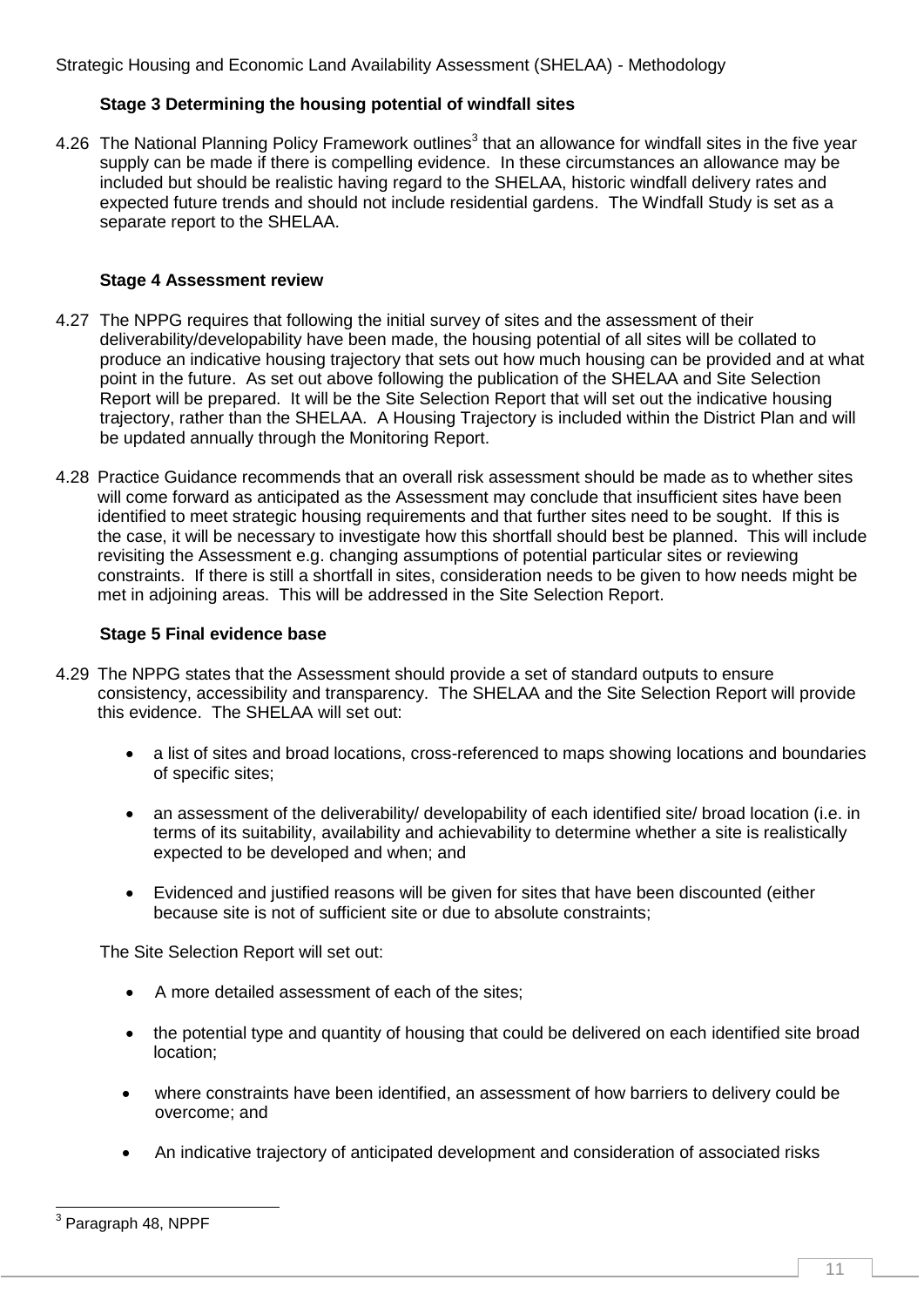| <b>Respondent</b>                     | <b>Comment</b>                                                                                                                                                                                                                                                            | <b>MSDC Response</b>                                                                                                                                                                                                     |
|---------------------------------------|---------------------------------------------------------------------------------------------------------------------------------------------------------------------------------------------------------------------------------------------------------------------------|--------------------------------------------------------------------------------------------------------------------------------------------------------------------------------------------------------------------------|
| <b>East Grinstead Town</b><br>Council | The test of availability in Stage 2 of<br>the SHELAA should refer to District<br>Plan and Neighbourhood Plan<br>policies, not just to District Plan<br>policies.                                                                                                          | Disagree: the SHELAA provides a<br>'policy off' assessment; availability<br>is tested against evidence of<br>promotion, issues of multiple<br>ownership, ransom strips or<br>operational requirements of<br>landowners   |
|                                       | Site Selection Report - Spatial<br>Strategy - sites should be<br>considered against District and<br>Neighbourhood Plans, noting<br>supporting text.                                                                                                                       | Disagree: the suitability of sites is<br>determined against planning<br>policies. Inclusion of supporting<br>text may lead to potential for<br>conflicting guidance.                                                     |
|                                       | Site Selection report – Setting the<br>Strategy - Constraint limitations<br>should be considered here.                                                                                                                                                                    | Disagree: This section refers to<br>policy considerations - Constraints<br>and Opportunities are considered<br>separately in the Detailed<br>Assessment of Constraints and<br>Opportunities.                             |
|                                       | <b>Under Detailed Assessment of</b><br>Constraints and Opportunities, the<br>task should include an evaluation of<br>the District Plan and<br>Neighbourhood Plan evidence<br>base.                                                                                        | Disagree: the assessment will refer<br>to adopted policies of the<br>Development Plan which have<br>been tested through an<br>independent Examination.<br>Agree: a desk top study will be<br>undertaken for these sites. |
|                                       | In the same section, for sites<br>positioned close to the MSDC<br>border, a desk top study of<br>neighbouring planning authorities'<br>conditions should be considered.<br>Known site infrastructure and<br>funding of infrastructure should also<br>be taken account of. | Agreed; this is covered by the<br>change of wording which takes<br>account of site opportunities and<br>constraints.<br>Disagree.                                                                                        |
|                                       | Tourism should be included in the<br>constraints and opportunities<br>assessment.                                                                                                                                                                                         |                                                                                                                                                                                                                          |
| <b>Albourne Parish</b><br>Council     | How will sites which have been<br>refused on appeal be assessed<br>through the SHELAA?                                                                                                                                                                                    | Sites which have previously been<br>refused on appeal will be reviewed<br>to understand whether the reasons<br>for refusal still apply, or whether<br>the policy context has changed<br>since then. It is not considered |

# **Appendix 1 – Table of Responses to Consultation on SHELAA and Site Selection Report Assessment**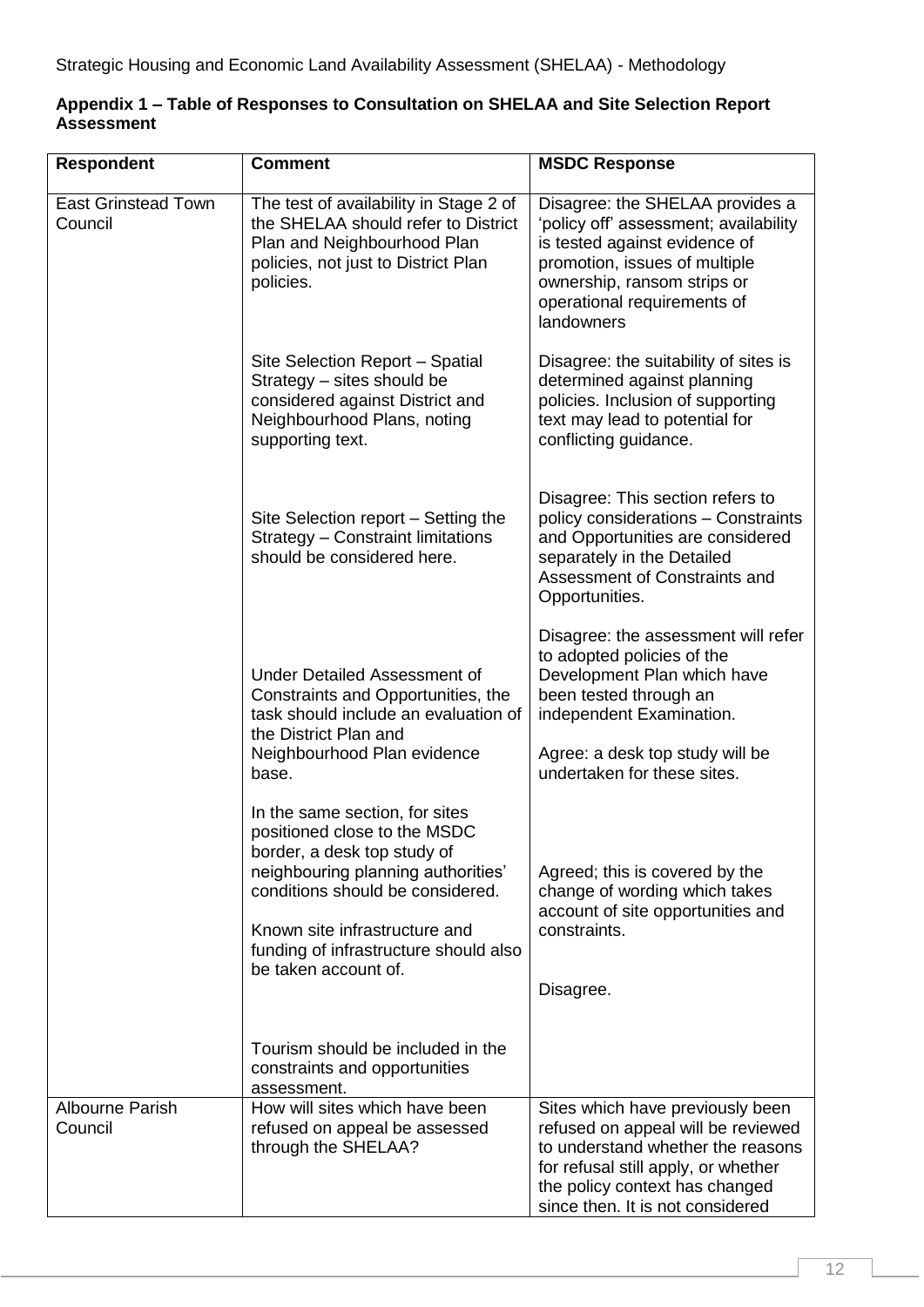|                                     |                                                                                                                                                                                                  | necessary to change the SHELAA<br>assessment process to reflect this<br>advice.                                                                                                                                                                                                                                                                                    |
|-------------------------------------|--------------------------------------------------------------------------------------------------------------------------------------------------------------------------------------------------|--------------------------------------------------------------------------------------------------------------------------------------------------------------------------------------------------------------------------------------------------------------------------------------------------------------------------------------------------------------------|
| Adur and Worthing<br>Council        | Only residential sites which lie<br>wholly within the functional flood<br>plan (Flood Zone 3b) should be<br>excluded from further<br>consideration.                                              | Agreed:                                                                                                                                                                                                                                                                                                                                                            |
|                                     | Employment sites in Flood Zone 3<br>should be included in the SHELAA,<br>as such sites are usually classed<br>as 'less vulnerable' to flood risk.                                                | Agreed: The SHELAA<br>methodology has been amended<br>accordingly. assessment.                                                                                                                                                                                                                                                                                     |
| <b>Brighton and Hove</b><br>Council | The Council should reconsider the<br>average density for built up areas,<br>especially in town centres, where<br>there is potential for higher density<br>housing.                               | Agreed: the SHELAA Stage 2 text<br>has been amended to note that a<br>review of densities will reflect the<br>most up to date information.                                                                                                                                                                                                                         |
|                                     | Phase II of the Site Selection<br>process should look at potential<br>impacts pre-and post - mitigation<br>measures.                                                                             | Agreed: the text has been<br>amended accordingly in the Site<br>Selection Report.                                                                                                                                                                                                                                                                                  |
| <b>Horsham District</b><br>Council  | Should the SHELAA refer to<br>exclusion of Ancient Woodland, or<br>sites within a reasonable distance<br>of it?                                                                                  | The NPPF notes that planning<br>permission should be refused for<br>developments which result in the<br>loss of ancient woodland, unless<br>the need for, and benefits of the<br>development in that location clearly<br>outweigh the loss. This is not an<br>absolute constraint, and this<br>planning balance will be applied in<br>the Site Selection document. |
|                                     | Will Local Nature Reserves be<br>automatically excluded- although it<br>is appreciated they don't have as<br>much protection under the NPPF<br>as SSSIs.                                         | Agreed; Local Nature Reserves are<br>not an absolute constraint to<br>development and, as above, would<br>be considered later in the Site<br>Selection process.<br>Agreed; the text of the Stage 2<br>assessment 'Assess achievability'<br>has been amended accordingly.                                                                                           |
|                                     | No reference has been given to<br>viability when assessing the<br>achievability of the sites- it is<br>mentioned under NPPG "Stage 2:<br>How should the development<br>potential be calculated?" |                                                                                                                                                                                                                                                                                                                                                                    |
| Quod                                | Where constraints to potential<br>development are identified,<br>consideration should be given to<br>whether these can be overcome<br>with mitigation measures.                                  | Agreed - text amended<br>accordingly in Site Selection paper.                                                                                                                                                                                                                                                                                                      |
|                                     | The methodology should recognise<br>that some larger sites/freestanding                                                                                                                          | Agree: this issue is already<br>addressed in the Detailed                                                                                                                                                                                                                                                                                                          |